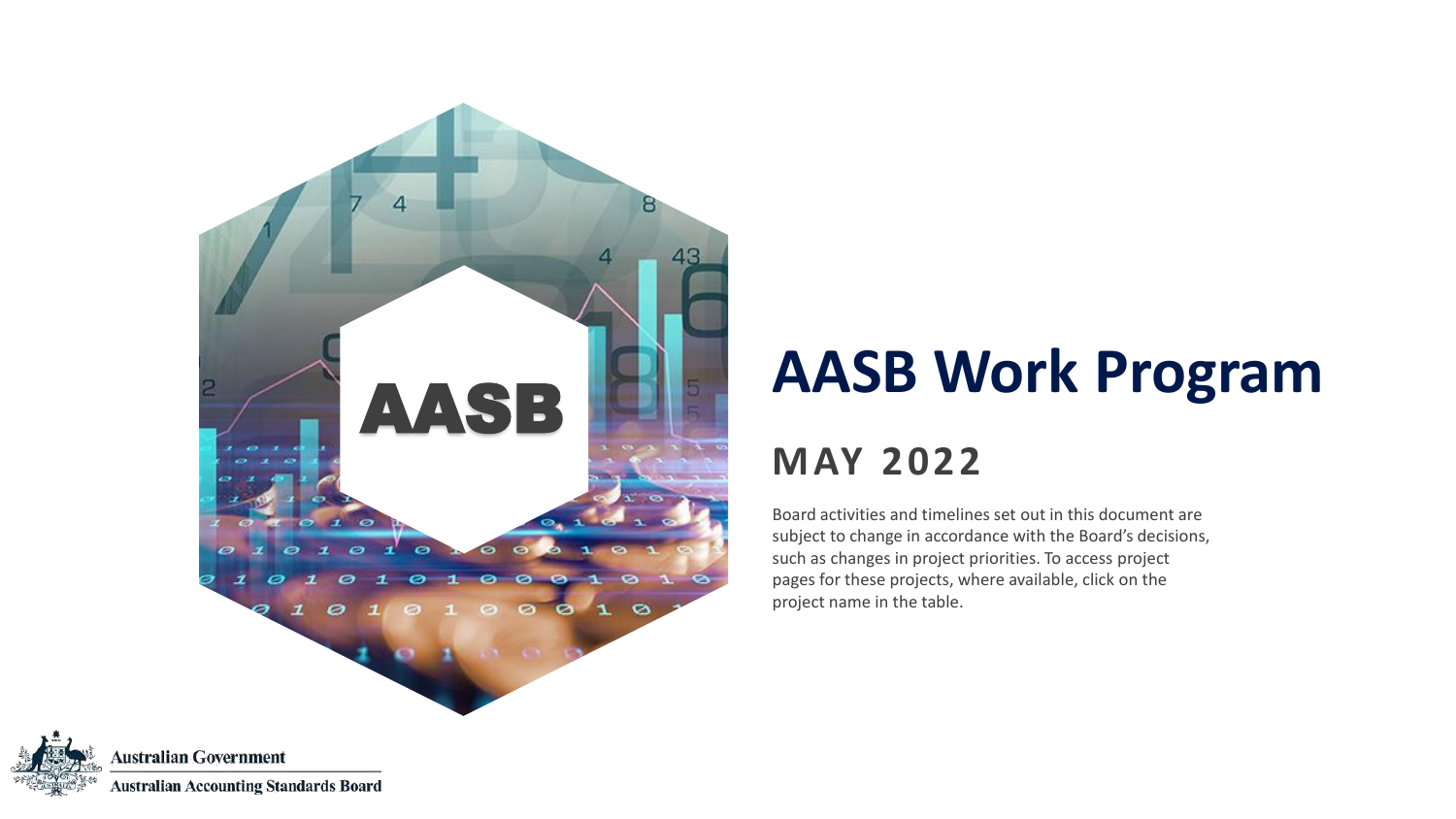### **Simplification for smaller entities**

|                                                                            |                                         |                              | <b>Key Deliverables</b>                               |                                   | <b>Alignment with AASB Meetings</b>                                                          |                        |                                                            |  |
|----------------------------------------------------------------------------|-----------------------------------------|------------------------------|-------------------------------------------------------|-----------------------------------|----------------------------------------------------------------------------------------------|------------------------|------------------------------------------------------------|--|
| <b>Project</b>                                                             | <b>Comments</b>                         | NEXT MILESTONE               | <b>EXPECTED DATE</b>                                  | <b>OPEN FOR</b><br><b>COMMENT</b> | <b>JUNE 2022</b>                                                                             | AUGUST 2022            | Subsequent<br>meetings                                     |  |
| <b>NFP Private Framework</b><br>(Domestic)                                 | Developing public consultation<br>paper | Public consultation<br>paper | H <sub>2</sub> 2022                                   |                                   | Consider staff analysis of<br>certain Tier 3 requirements<br>and decide preferred<br>options | Continue deliberations | Issue<br>Discussion<br>Paper for<br>public<br>consultation |  |
| <b>Public Sector Financial</b><br><b>Reporting Framework</b><br>(Domestic) |                                         | Outreach                     | TBC in<br>conjunction with<br>FRC Public Sector<br>WG | $\overline{\phantom{a}}$          | $\overline{\phantom{a}}$                                                                     |                        |                                                            |  |

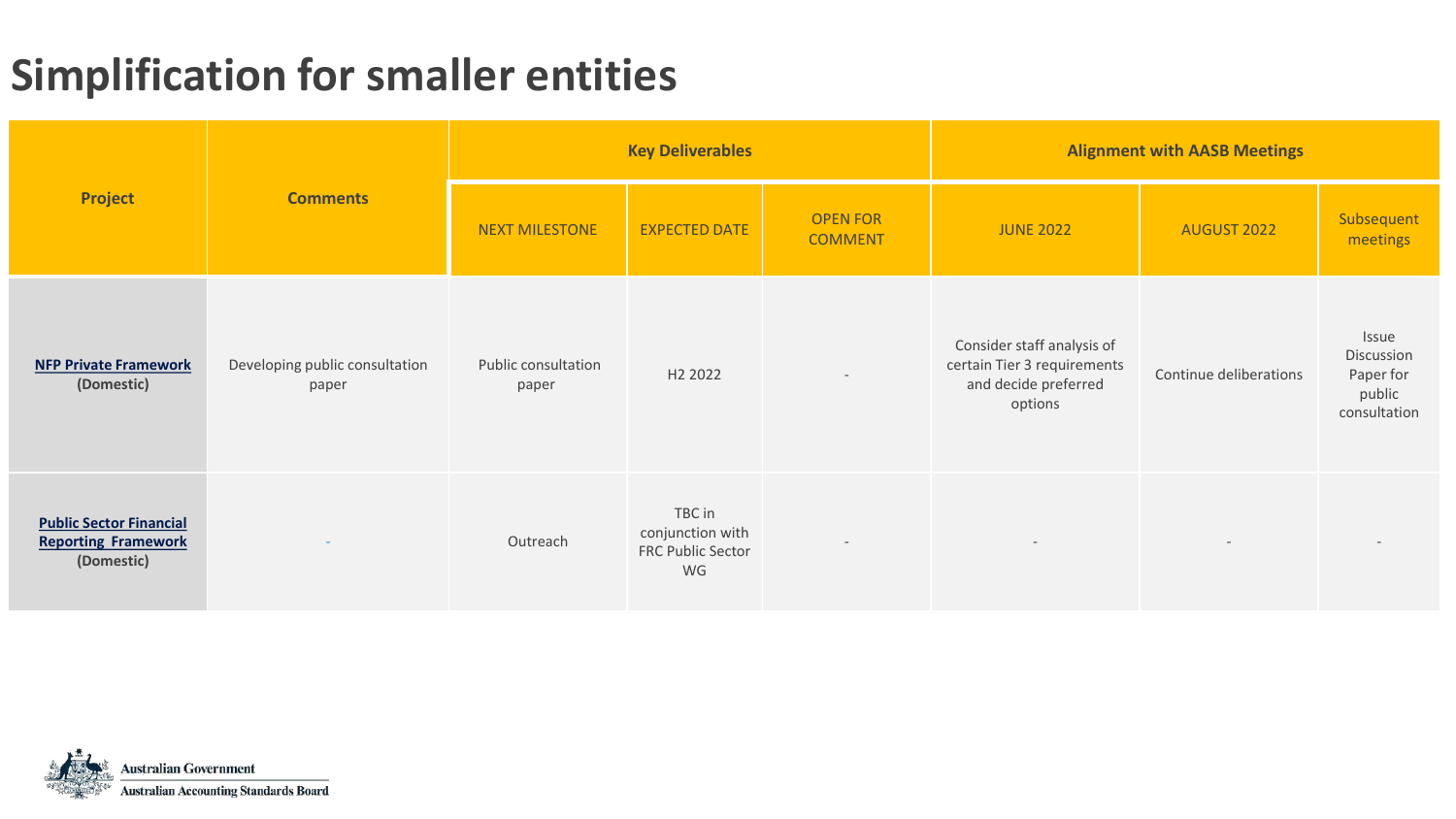#### **Non-financial reporting**

|                                                              |                 |                                   | <b>Key Deliverables</b> |                                                                    | <b>Alignment with AASB Meetings</b>                    |                                     |                        |  |  |
|--------------------------------------------------------------|-----------------|-----------------------------------|-------------------------|--------------------------------------------------------------------|--------------------------------------------------------|-------------------------------------|------------------------|--|--|
| <b>Project</b>                                               | <b>Comments</b> | <b>NEXT MILESTONE</b>             | <b>EXPECTED DATE</b>    | <b>OPEN FOR COMMENT</b>                                            | <b>JUNE 2022</b>                                       | <b>AUGUST 2022</b>                  | Subsequent<br>meetings |  |  |
| <b>Digital Reporting</b><br>(Domestic)                       |                 | Decide project direction          | H <sub>2</sub> 2022     | ITC 46 closed 18<br>February 2022                                  |                                                        |                                     |                        |  |  |
| <b>Remuneration Reporting</b><br>(Domestic)                  |                 | Decide project direction          | H <sub>2</sub> 2022     | ITC 46 closed 18<br>February 2022                                  |                                                        |                                     |                        |  |  |
| <b>Service Performance</b><br><b>Reporting</b><br>(Domestic) |                 | Decide project direction          | H <sub>2</sub> 2022     | ITC 46 closed 18<br>February 2022                                  |                                                        |                                     |                        |  |  |
| <b>Sustainability Reporting</b><br>(Domestic)                |                 | <b>Exposure Draft</b><br>Feedback | H <sub>2</sub> 2022     | AASB ED 321 closes 15<br>July 2022; ISSB EDs close<br>29 July 2022 | Consider an overview of<br>feedback received so<br>far | Consider Exposure<br>Draft feedback |                        |  |  |

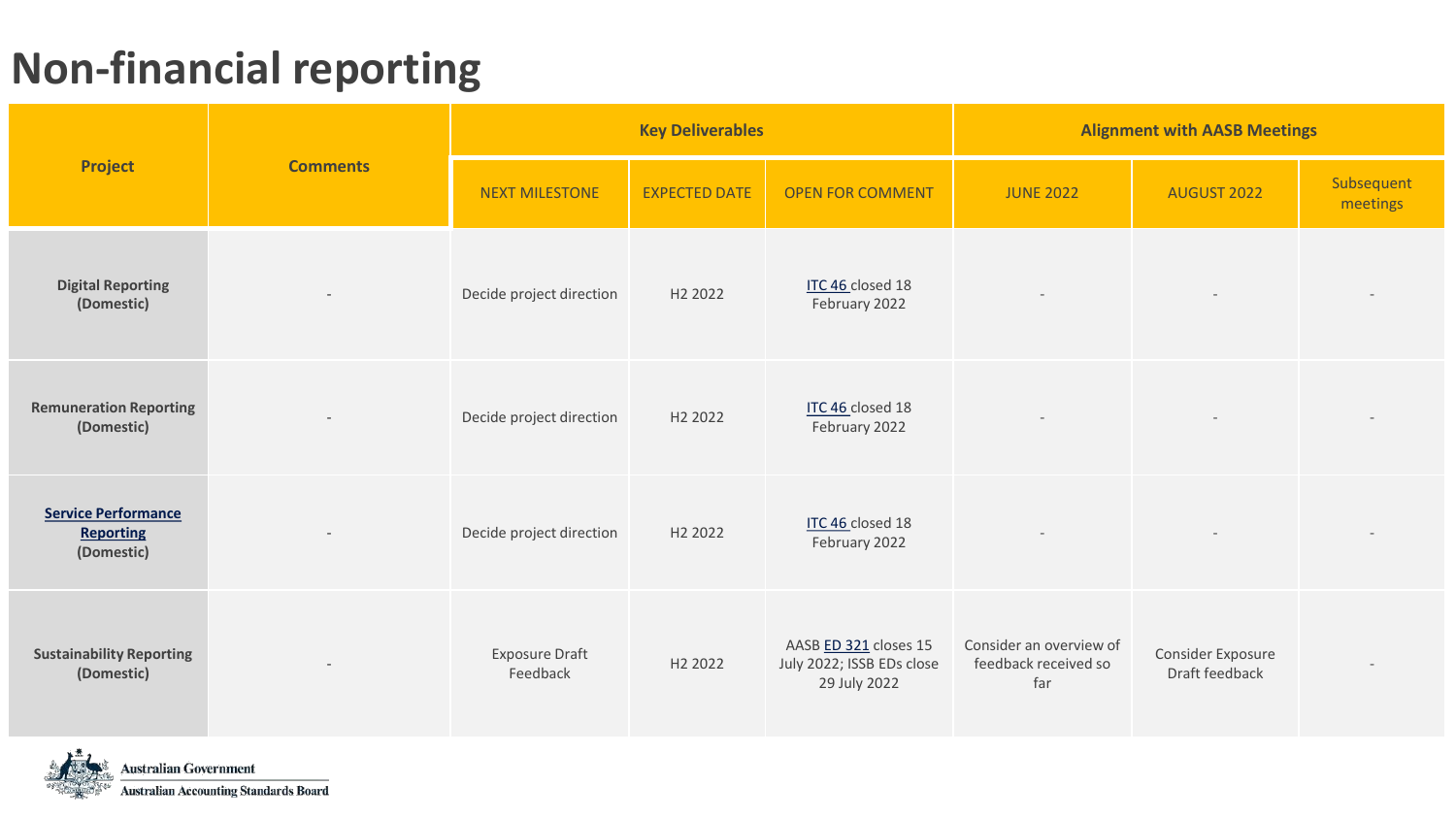#### **Lead and influence internationally**

|                                            |                                                                                                                                                                                                    |                       | <b>Key Deliverables</b>        |                                   | <b>Alignment with AASB Meetings</b> |                          |                               |  |
|--------------------------------------------|----------------------------------------------------------------------------------------------------------------------------------------------------------------------------------------------------|-----------------------|--------------------------------|-----------------------------------|-------------------------------------|--------------------------|-------------------------------|--|
| Project                                    | <b>Comments</b>                                                                                                                                                                                    | <b>NEXT MILESTONE</b> | <b>EXPECTED</b><br><b>DATE</b> | <b>OPEN FOR</b><br><b>COMMENT</b> | <b>JUNE 2022</b>                    | AUGUST 2022              | SUBSEQUENT<br><b>MEETINGS</b> |  |
| <b>Intangibles Reporting</b><br>(Domestic) | Staff Paper published;<br>As part of the Agenda Consultation,<br>further research to be conducted<br>by the AASB Research Centre as<br>part of Agenda Consultation to<br>identify future direction |                       | $\overline{a}$                 | $-$                               | $\overline{\phantom{a}}$            | $\overline{\phantom{0}}$ | $\overline{\phantom{0}}$      |  |

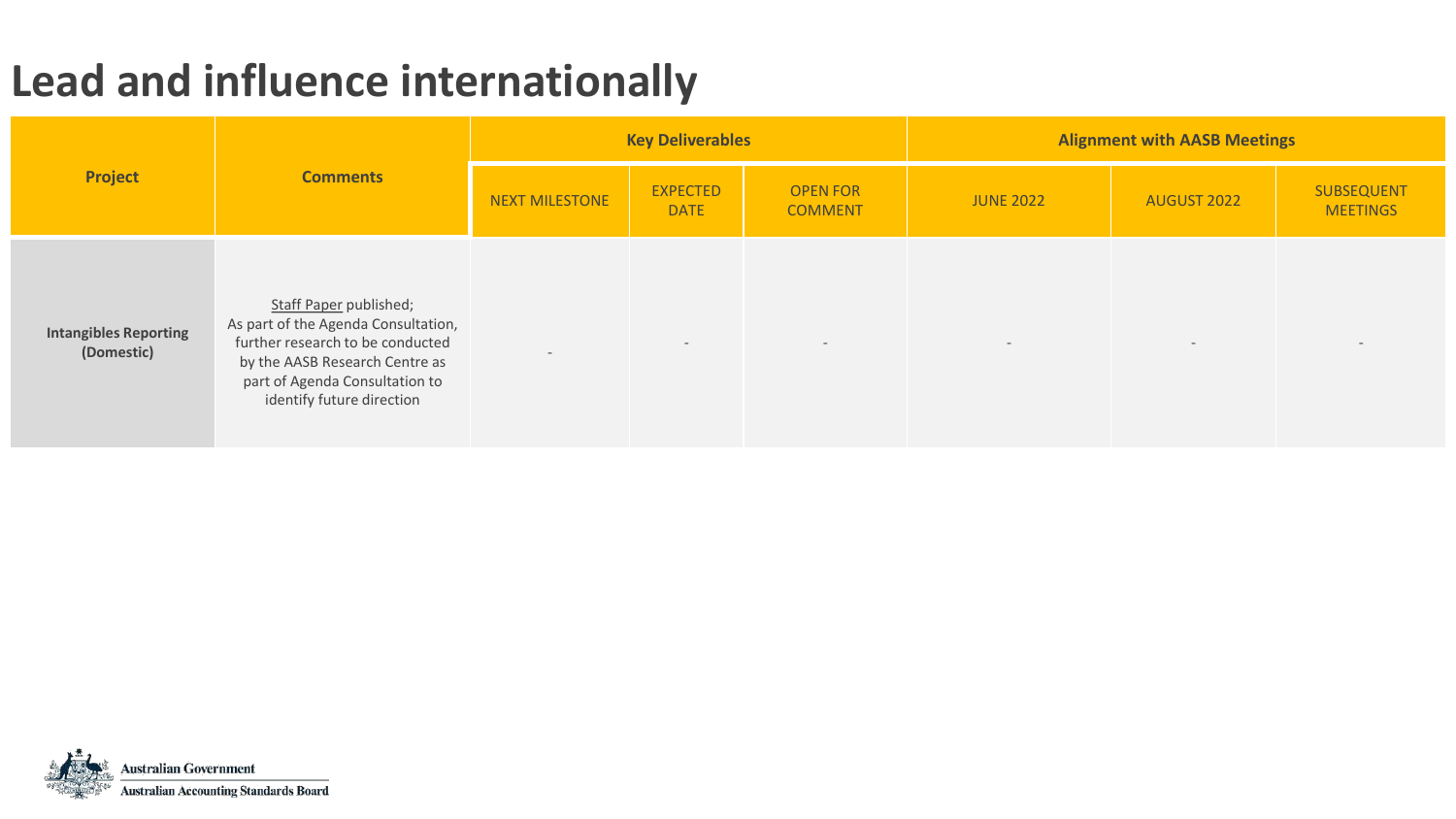#### **Maintenance and implementation**

|                                                                          |                                                                       |                                                                                                                                                                                                                                                                                                                                                                                                                                                        |                  | <b>Alignment with AASB Meetings</b>        |                                                                                  |  |  |
|--------------------------------------------------------------------------|-----------------------------------------------------------------------|--------------------------------------------------------------------------------------------------------------------------------------------------------------------------------------------------------------------------------------------------------------------------------------------------------------------------------------------------------------------------------------------------------------------------------------------------------|------------------|--------------------------------------------|----------------------------------------------------------------------------------|--|--|
| <b>Project</b>                                                           | <b>Comments</b>                                                       | <b>Key Deliverables</b><br><b>OPEN FOR</b><br><b>NEXT MILESTONE</b><br><b>EXPECTED DATE</b><br><b>COMMENT</b><br>Summary of ITC<br>ITC 46 closed 18<br>H1 2022<br>February 2022<br>feedback<br><b>Exposure Draft</b><br><b>TBC</b><br>$Q42021 - H2$<br>Research & Outreach<br>2022<br>ED 319 and Fatal-<br>Summary of ED<br>August 2022<br><b>Flaw Review Draft</b><br>Feedback<br>closes 8 June 2022<br>Amending Standard<br>Q2 2022<br>ED 302 closed | <b>JUNE 2022</b> | AUGUST 2022                                | SUBSEQUENT<br><b>MEETINGS</b>                                                    |  |  |
| <b>AASB Agenda</b><br><b>Consultation</b><br>(Domestic)                  |                                                                       |                                                                                                                                                                                                                                                                                                                                                                                                                                                        |                  | Consider responses to<br>feedback received |                                                                                  |  |  |
| <b>Audit Engagement</b><br><b>Disclosures</b><br>(Domestic)              | <b>AASB Research Report 15 issued</b>                                 |                                                                                                                                                                                                                                                                                                                                                                                                                                                        |                  | Consider project update                    |                                                                                  |  |  |
| <b>Conceptual Framework:</b><br><b>NFP Amendments</b><br>(Domestic)      |                                                                       |                                                                                                                                                                                                                                                                                                                                                                                                                                                        |                  |                                            | Further consideration<br>of NFP CF matters<br>included in draft of NFP<br>FRF DP |  |  |
| <b>Insurance Activities in</b><br>the Public Sector<br>(Domestic)        | Drafting possible public-sector-<br>specific modifications to AASB 17 |                                                                                                                                                                                                                                                                                                                                                                                                                                                        |                  |                                            | Consider feedback on ED                                                          |  |  |
| <b>Minimum disclosures for</b><br>FP SPFS referring to AAS<br>(Domestic) | ED 302 closed                                                         |                                                                                                                                                                                                                                                                                                                                                                                                                                                        |                  |                                            |                                                                                  |  |  |

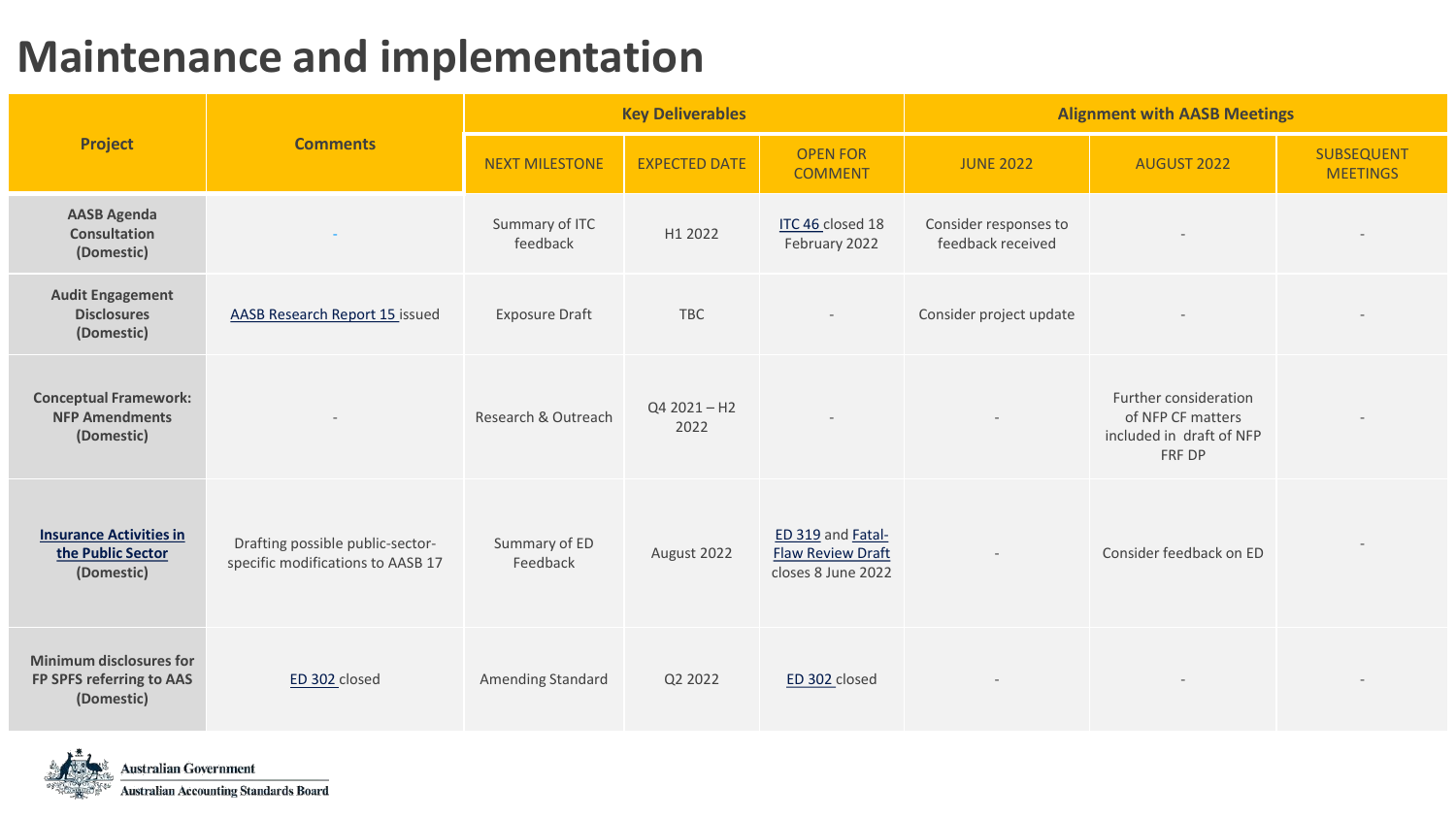#### **Maintenance and implementation**

|                                                                                   |                                                                                                   |                                                                        | <b>Key Deliverables</b>        |                                   | <b>Alignment with AASB Meetings</b>       |                         |                               |  |  |
|-----------------------------------------------------------------------------------|---------------------------------------------------------------------------------------------------|------------------------------------------------------------------------|--------------------------------|-----------------------------------|-------------------------------------------|-------------------------|-------------------------------|--|--|
| <b>Project</b>                                                                    | <b>Comments</b>                                                                                   | <b>NEXT MILESTONE</b>                                                  | <b>EXPECTED</b><br><b>DATE</b> | <b>OPEN FOR</b><br><b>COMMENT</b> | <b>JUNE 2022</b>                          | <b>AUGUST 2022</b>      | SUBSEQUENT<br><b>MEETINGS</b> |  |  |
| <b>Fair Value Measurement for</b><br><b>Not-for-Profit Entities</b><br>(Domestic) | Drafting possible<br>modifications to AASB 13<br>for application by NFP<br>public sector entities | Summary of ED feedback                                                 | September<br>2022              | ED 320 closes<br>30 June 2022     |                                           | Consider feedback on ED |                               |  |  |
| <b>Assessment of IPSAS, including</b><br>benchmarking<br>(Domestic)               |                                                                                                   | Assessment of whether to<br>adopt IPSAS. Update<br>Benchmarking report | <b>TBC</b>                     |                                   |                                           |                         |                               |  |  |
| PIR - AASB 1058 / AASB 15 NFP<br>Guidance<br>(Domestic)                           |                                                                                                   | <b>Consultation Paper</b>                                              | H <sub>2</sub> 2022            |                                   |                                           |                         |                               |  |  |
| <b>PIR NFP Amendments to AASB</b><br>10 & 12<br>(Domestic)                        |                                                                                                   | <b>Consultation Paper</b>                                              | H <sub>2</sub> 2022            |                                   | consider background of<br>specific topics |                         |                               |  |  |
| <b>PIR Superannuation</b><br>(Domestic)                                           |                                                                                                   | Begin PIR process                                                      | Q3 2022                        |                                   |                                           |                         |                               |  |  |
| <b>PIR Related Party Disclosures</b><br>(Domestic)                                |                                                                                                   | <b>Consultation Paper</b>                                              | H <sub>2</sub> 2022            |                                   |                                           |                         |                               |  |  |

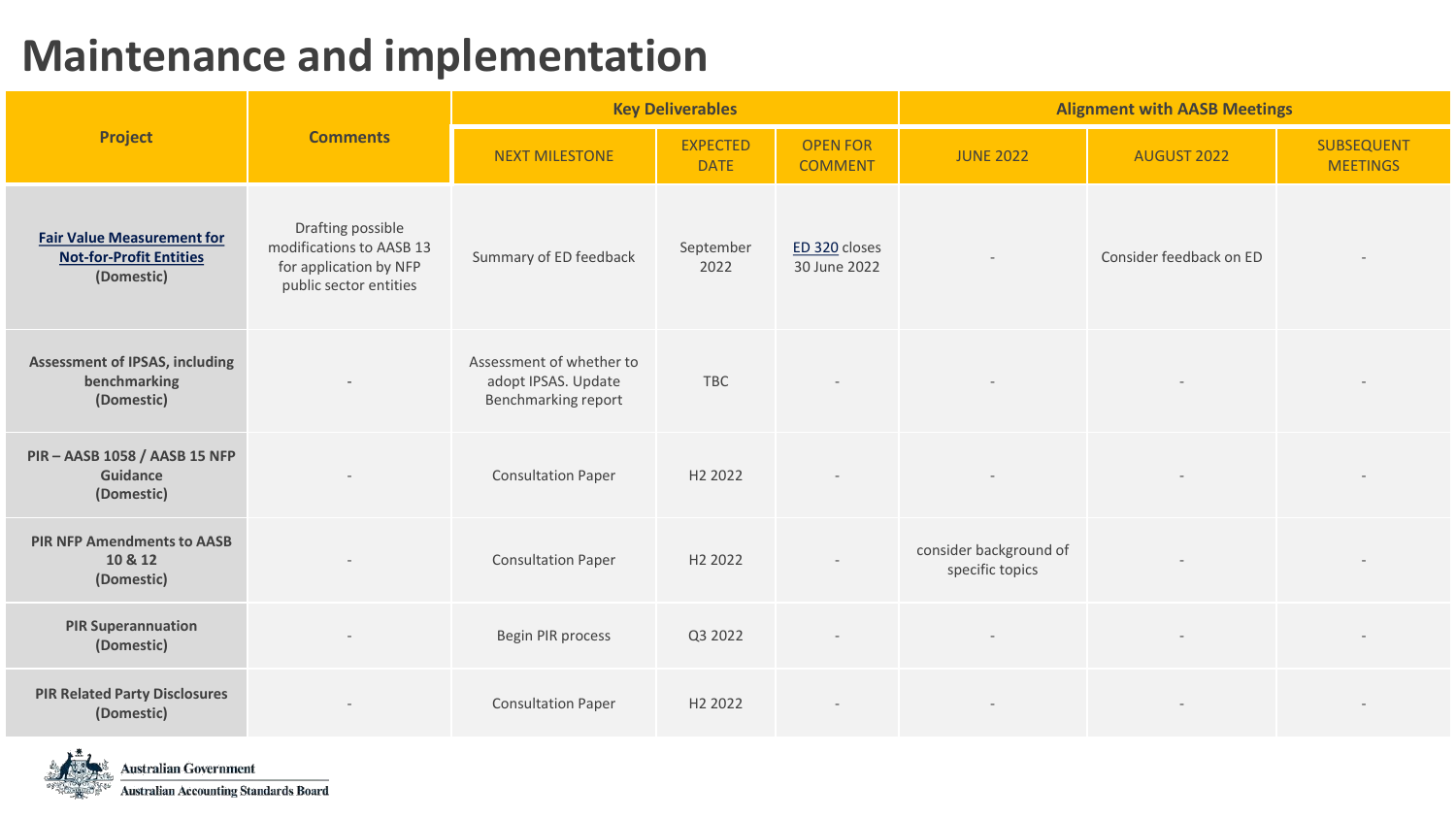# **Other International Projects**

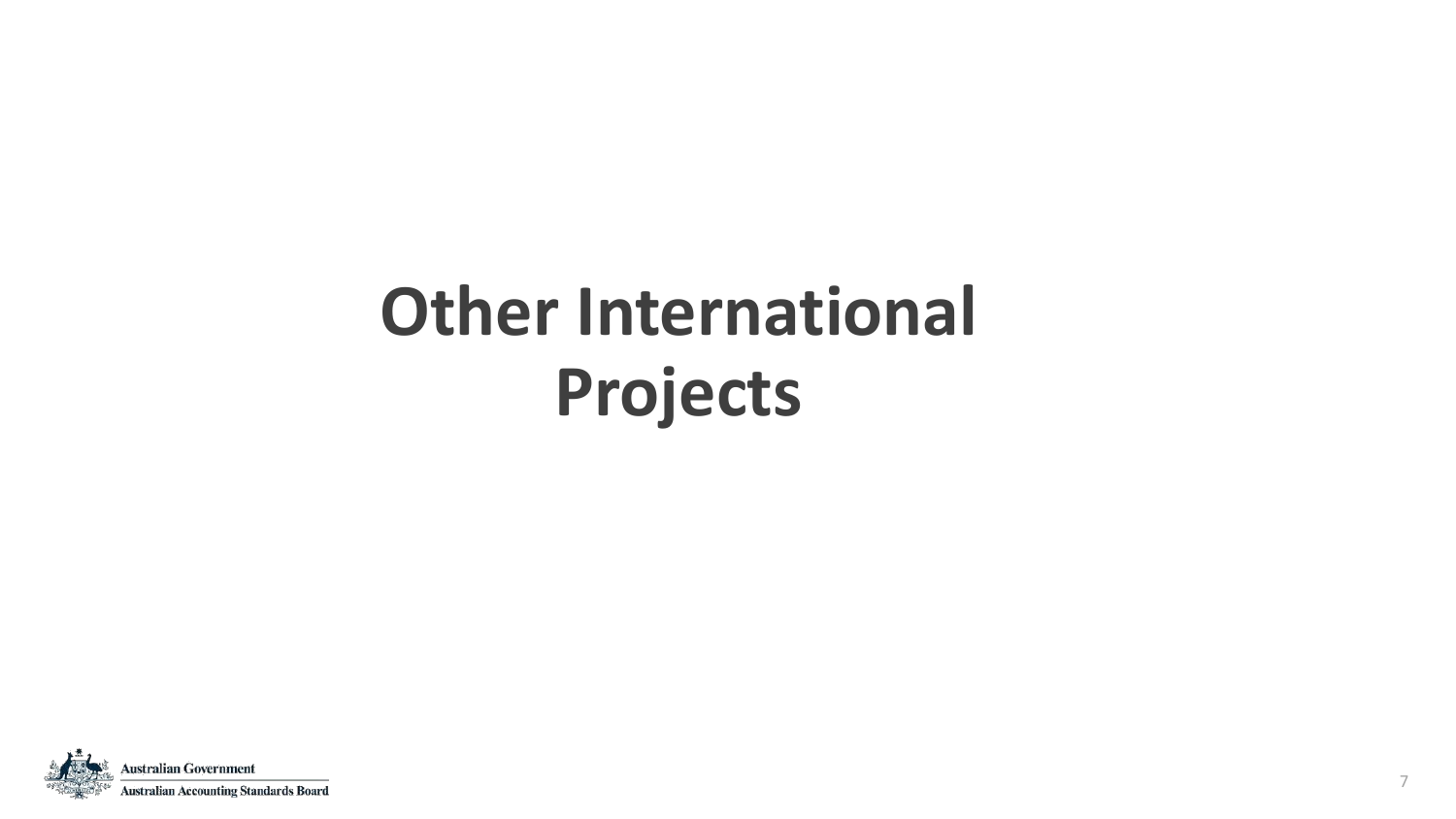|                                                                       |                         |                                   | <b>Key Deliverables</b>  | <b>Alignment with AASB Meetings</b> |                                                                                      |                            |  |  |
|-----------------------------------------------------------------------|-------------------------|-----------------------------------|--------------------------|-------------------------------------|--------------------------------------------------------------------------------------|----------------------------|--|--|
| <b>Project</b>                                                        | <b>Comments</b>         | <b>MILESTONE</b>                  | <b>DATE</b>              | <b>JUNE 2022</b>                    | <b>AUGUST 2022</b><br>$\sim$<br>$\overline{\phantom{a}}$<br>$\overline{\phantom{a}}$ | <b>Subsequent meetings</b> |  |  |
| <b>Business Combinations under</b><br>Common Control                  | Submission made to IASB | Decide project<br>direction       | $\overline{\phantom{a}}$ | $\overline{\phantom{a}}$            |                                                                                      |                            |  |  |
| Disclosure Initiative - Subsidiaries<br>without Public Accountability | Submission made to IASB | <b>Exposure Draft</b><br>feedback | June 2022                |                                     |                                                                                      |                            |  |  |
| <b>Dynamic Risk Management</b>                                        | Monitoring IASB         | Decide project<br>direction       | May 2022                 |                                     |                                                                                      |                            |  |  |
| <b>Equity Method</b>                                                  | Research Project        | Decide project<br>direction       |                          |                                     |                                                                                      |                            |  |  |
| <b>Extractive Activities</b>                                          | Research Project        | Decide project<br>direction       | <b>July 2022</b>         |                                     |                                                                                      |                            |  |  |
| Financial Instruments with<br><b>Characteristics of Equity</b>        | Monitoring IASB         | <b>Exposure Draft</b>             |                          |                                     |                                                                                      |                            |  |  |
| Goodwill and Impairment                                               | Submission made to IASB | Decide project<br>direction       | H <sub>2</sub> 2022      |                                     |                                                                                      |                            |  |  |
| <b>Management Commentary</b>                                          | Submission made to IASB | Decide project<br>direction       |                          |                                     |                                                                                      |                            |  |  |

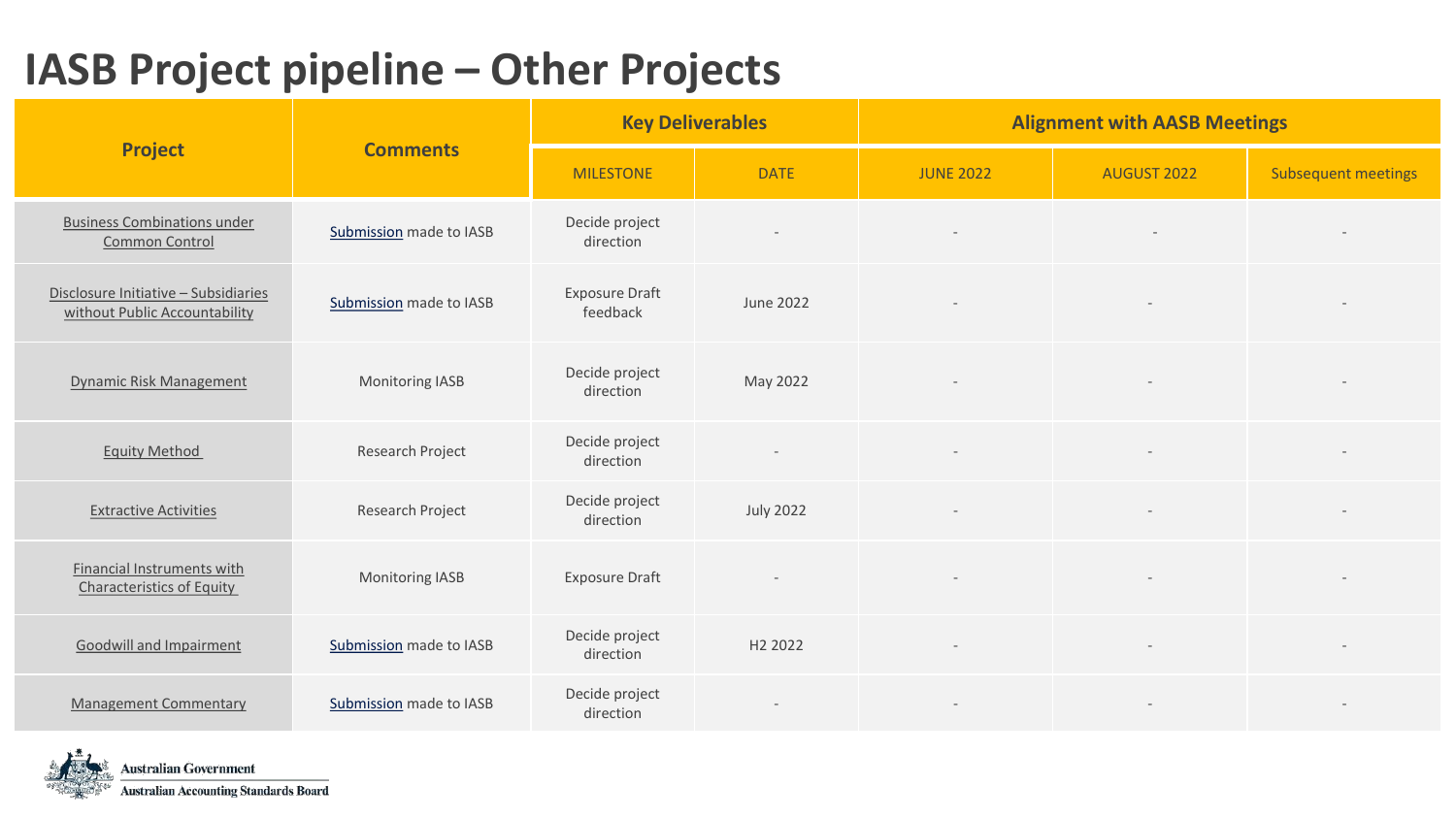|                                                                                     |                                                | <b>Key Deliverables</b>           |                     | <b>Alignment with AASB Meetings</b> |             |                            |  |  |
|-------------------------------------------------------------------------------------|------------------------------------------------|-----------------------------------|---------------------|-------------------------------------|-------------|----------------------------|--|--|
| <b>Project</b>                                                                      | <b>Comments</b>                                | <b>MILESTONE</b>                  | <b>DATE</b>         | <b>JUNE 2022</b>                    | AUGUST 2022 | <b>Subsequent meetings</b> |  |  |
| <b>IASB Third Agenda Consultation</b>                                               | Submission made to IASB                        | <b>Feedback Statement</b>         | <b>July 2022</b>    |                                     |             |                            |  |  |
| Disclosure Initiative - Targeted<br>Standards-level Review of<br><b>Disclosures</b> | Submission made to IASB                        | <b>Exposure Draft</b><br>Feedback | May 2022            |                                     |             |                            |  |  |
| Post-implementation review of<br>IFRS 9 - Classification and<br>Measurement         | Submission made to IASB                        | <b>Feedback Statement</b>         | H <sub>2</sub> 2022 |                                     |             |                            |  |  |
| Lack of Exchangeability                                                             | Board agreed not to make<br>submission to IASB | Decide project<br>direction       | <b>July 2022</b>    |                                     |             |                            |  |  |
| Lease Liability in a Sale and Leaseback                                             | Submission made to the IASB                    | <b>IFRS Amendment</b>             | Q3 2022             | $\rightarrow$                       |             |                            |  |  |
| Post-implementation Review of<br>IFRS 10, IFRS 11 and IFRS 12                       | Submission made to the IASB                    | <b>Feedback Statement</b>         | June 2022           |                                     |             |                            |  |  |

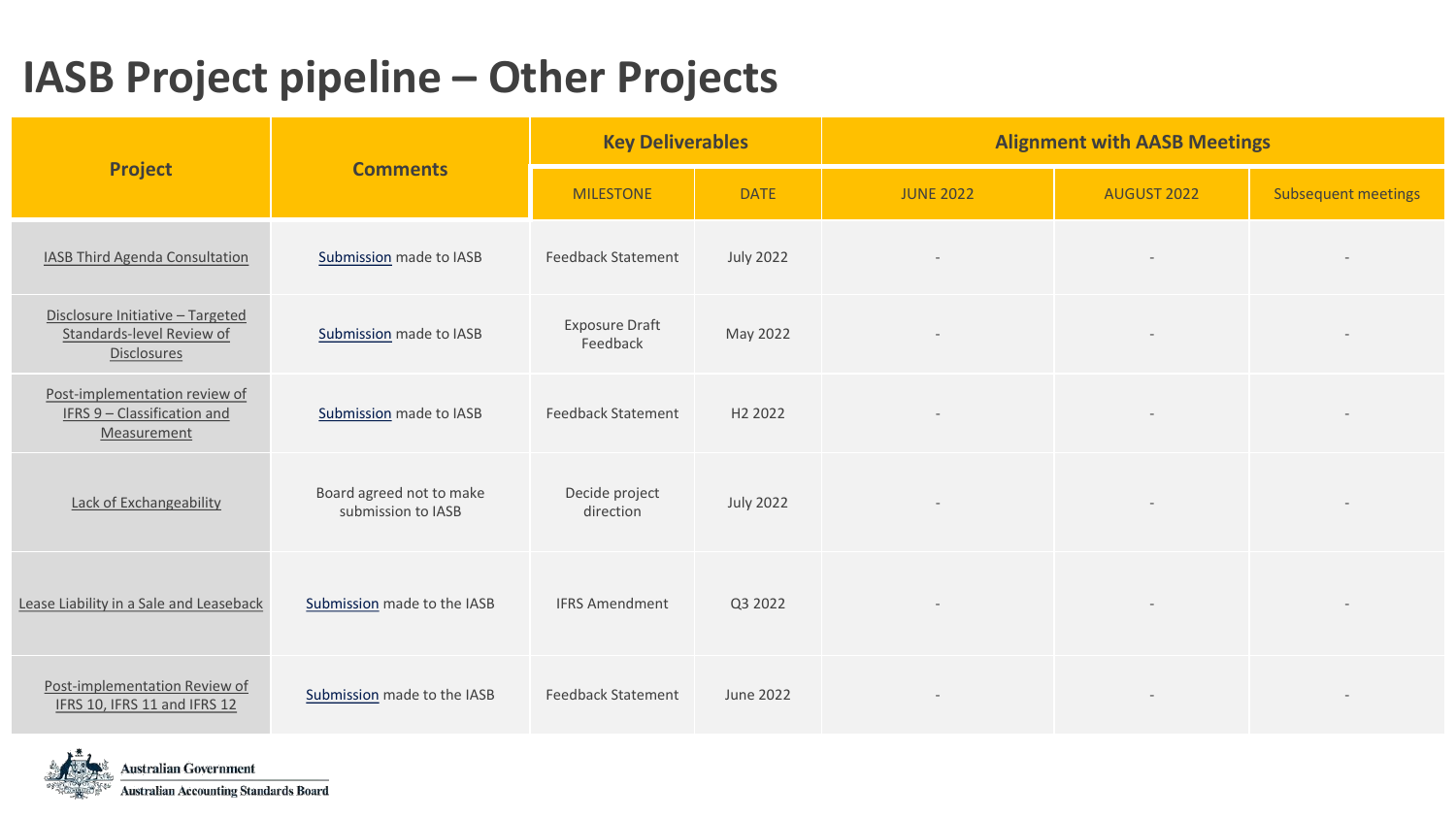|                                                                        |                         | <b>Key Deliverables</b>           |                  | <b>Alignment with AASB Meetings</b> |                                                |                            |  |  |
|------------------------------------------------------------------------|-------------------------|-----------------------------------|------------------|-------------------------------------|------------------------------------------------|----------------------------|--|--|
| <b>Project</b>                                                         | <b>Comments</b>         | <b>MILESTONE</b>                  | <b>DATE</b>      | <b>JUNE 2022</b>                    | AUGUST 2022                                    | <b>Subsequent meetings</b> |  |  |
| <b>Supplier Finance Arrangements</b>                                   | Submission made to IASB | <b>Exposure Draft</b><br>Feedback | <b>June 2022</b> |                                     |                                                |                            |  |  |
| Classification of Debt with<br>Covenants as Current or Non-<br>current | Submission made to IASB | <b>Exposure Draft</b><br>Feedback | June 2022        |                                     |                                                |                            |  |  |
| <b>Primary Financial Statements</b>                                    | Submission made to IASB | <b>IFRS Standard</b>              |                  |                                     |                                                |                            |  |  |
| Provisions - Targeted<br>Improvements                                  |                         | Decide project<br>direction       |                  | $\overline{\phantom{m}}$            |                                                |                            |  |  |
| <b>Rate-regulated Activities</b>                                       | Submission made to IASB | <b>IFRS Standard</b>              |                  | $\overline{\phantom{a}}$            |                                                |                            |  |  |
| Second Comprehensive Review of<br>the IFRS for SMEs Standard           |                         | <b>Exposure Draft</b>             | Q3 2022          |                                     | Consider feedback &<br>amendments to AASB 1060 |                            |  |  |

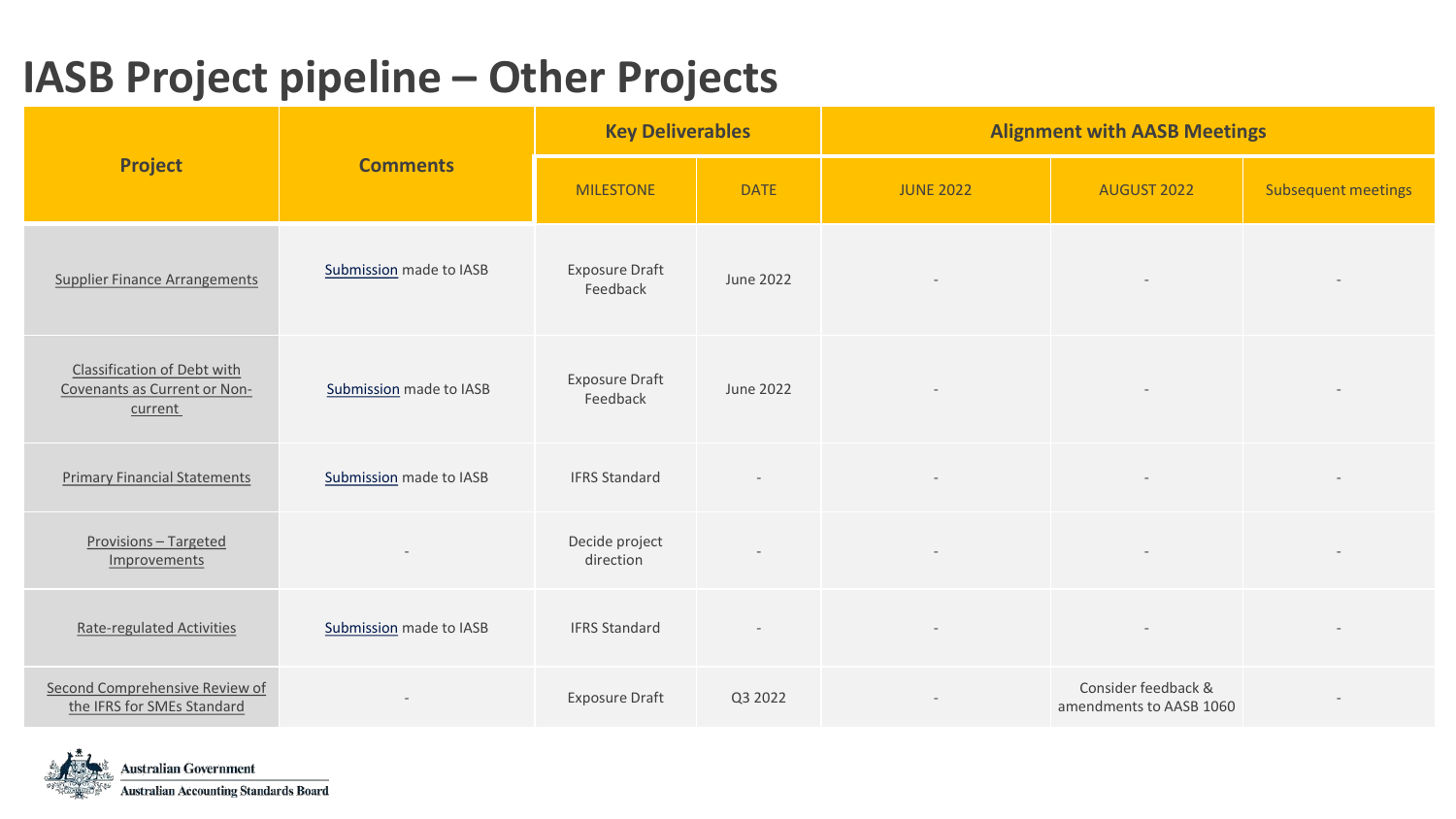The AASB also closely monitors the work plan of the International Public Sector Accounting Standards Board (IPSASB). For IPSASB projects that are likely to inform future Australian accounting, the AASB may decide to make a submission on the IPSASB's Exposure Draft or undertake its own domestic project. The IPSASB Work Plan below was **last updated in March 2022.**

| <b>Project</b>                                                                   | <b>March 2022</b>                               | <b>Jun 2022</b><br>(CAG)                        | <b>Sep 2022</b>                                 | <b>Dec 2022</b><br>(CAG)                        | <b>Mar 2023</b>        | <b>June 2023</b><br>(CAG) | <b>Sep 2023</b>                            | <b>Dec</b><br>2023<br>(CAG) | <b>Mar 2024</b> | <b>Jun 2024</b><br>(CAG) | <b>Sep 2024</b> | <b>Dec 2024</b><br>(CAG) |
|----------------------------------------------------------------------------------|-------------------------------------------------|-------------------------------------------------|-------------------------------------------------|-------------------------------------------------|------------------------|---------------------------|--------------------------------------------|-----------------------------|-----------------|--------------------------|-----------------|--------------------------|
| Revenue                                                                          | Discussion of<br>Issues/<br>Approval<br>of Std  | Discussion of<br>Issues/<br>Approval of<br>Std  | Discussion of<br>Issues/<br>Approval of Std     | [Approval<br>of Std]                            | Consultation<br>Period | Consultation<br>Period    | Review of<br>Responses/<br>Approval of Std | Approval<br>of Std          |                 |                          |                 |                          |
| Transfer<br><b>Expenses</b>                                                      | Discussion of<br>Issues/<br>Approval of<br>Std  | Discussion of<br>issues/<br>Approval of<br>Std  | Discussion of<br>Issues/<br>Approval of Std     | [Approval<br>of Std]                            | Consultation<br>Period | Consultation<br>Period    | Review of<br>Responses/<br>Approval of Std | Approval<br>of Std          |                 |                          |                 |                          |
| Conceptual<br>$Framework -$<br><b>Limited Scope</b><br>$Update -$<br>Measurement | Review<br>Responses/<br>Discussion of<br>Issues | Review<br>Responses/<br>Discussion of<br>Issues | Discussion of<br>Issues/<br>Approval of CF      | Approval of<br>CF                               |                        |                           |                                            |                             |                 |                          |                 |                          |
| Conceptual<br>Framework-<br><b>Limited Scope</b><br>Update - Next<br>stage       | Consultation<br>Period                          | Consultation<br>Period                          | Review<br>Responses/<br>Discussion of<br>Issues | Review<br>Responses/<br>Discussion<br>of Issues | Approval of CF         |                           |                                            |                             |                 |                          |                 |                          |
| Measurement                                                                      | Review<br>Responses/<br>Discussion of<br>Issues | Review<br>Responses/<br>Discussion of<br>Issues | Review<br>Responses/<br>Approval of Std         | Approval of<br><b>Final Std</b>                 |                        |                           |                                            |                             |                 |                          |                 |                          |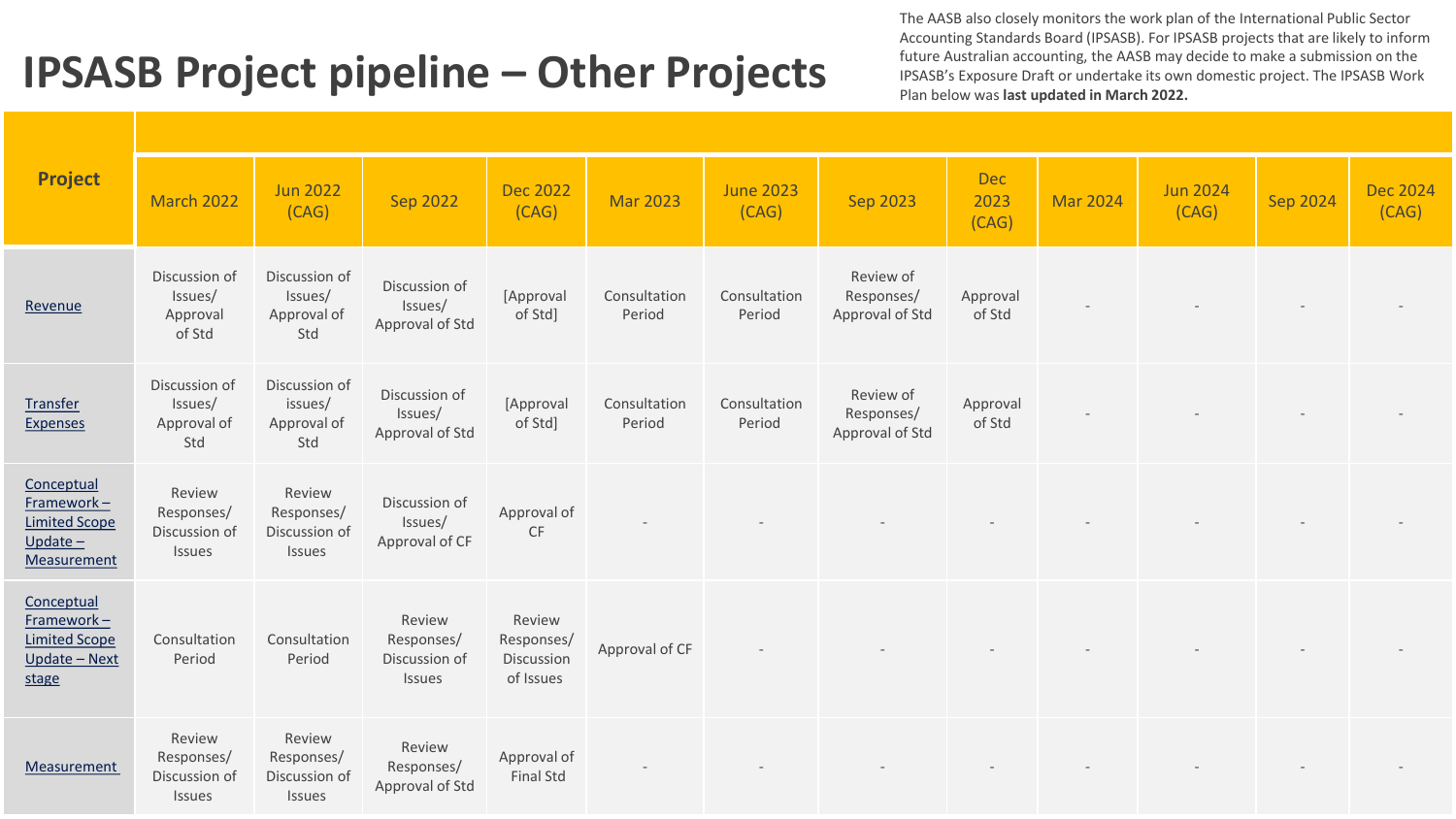The AASB also closely monitors the work plan of the International Public Sector Accounting Standards Board (IPSASB). For IPSASB projects that are likely to inform future Australian accounting, the AASB may decide to make a submission on the IPSASB's Exposure Draft or undertake its own domestic project. The IPSASB Work Plan below was **last updated in March 2022.**

|                                                                                                                                   |                                                 |                                                 |                                            |                          |                        | <b>Key Deliverables</b>                         |                                                 |                                             |                    |                           |                          |
|-----------------------------------------------------------------------------------------------------------------------------------|-------------------------------------------------|-------------------------------------------------|--------------------------------------------|--------------------------|------------------------|-------------------------------------------------|-------------------------------------------------|---------------------------------------------|--------------------|---------------------------|--------------------------|
| <b>Project</b>                                                                                                                    | <b>March</b><br>2022                            | <b>Jun 2022</b><br>(CAG)                        | Sep 2022                                   | <b>Dec 2022</b><br>(CAG) | <b>Mar 2023</b>        | <b>June 2023</b><br>(CAG)                       | <b>Sep 2023</b>                                 | <b>Dec 2023</b><br>(CAG)                    | <b>Mar 2024</b>    | <b>June 2024</b><br>(CAG) | <b>Dec 2024</b><br>(CAG) |
| Property, Plant,<br>and Equipment                                                                                                 |                                                 |                                                 |                                            |                          |                        |                                                 |                                                 |                                             |                    |                           |                          |
| (i) Infrastructure<br>Assets<br>(additional IPSAS<br>17 guidance)<br>(ii) Heritage<br>Assets<br>(additional IPSAS<br>17 guidance) |                                                 | Review<br>responses/<br>Discussion<br>of Issues | Review<br>responses/<br>Approval of<br>Std | Approval of Std          |                        |                                                 |                                                 |                                             |                    |                           |                          |
| Non-current<br><b>Assets Held for</b><br>Sale and<br>Discontinued<br><b>Operations</b>                                            | Approval of<br>Std                              |                                                 |                                            |                          |                        |                                                 |                                                 |                                             |                    |                           |                          |
| Other lease-type<br>arrangements<br>[public sector<br>specific]                                                                   | Review<br>Responses/<br>Discussion<br>of Issues | Review<br>Responses/<br>Discussion<br>of Issues | Review<br>Responses/<br>Approval of<br>ED  | Approval of ED           | Consultation<br>Period | Review<br>Responses/<br>Discussion of<br>issues | Review<br>Responses/<br>Discussion of<br>issues | Review<br>Responses<br>/ Approval of<br>Std | Approval<br>of Std |                           |                          |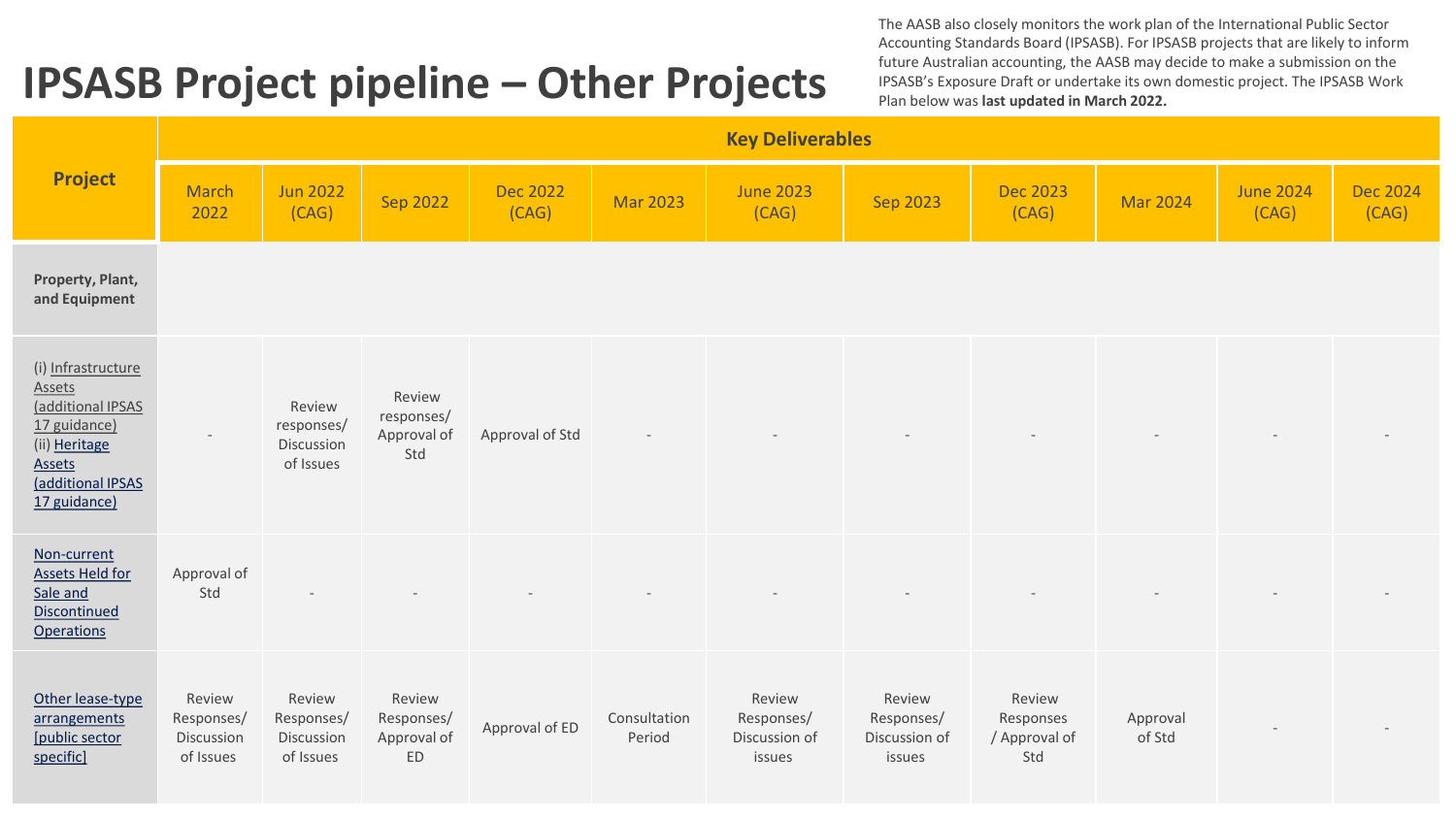The AASB also closely monitors the work plan of the International Public Sector Accounting Standards Board (IPSASB). For IPSASB projects that are likely to inform future Australian accounting, the AASB may decide to make a submission on the IPSASB's Exposure Draft or undertake its own domestic project. The IPSASB Work Plan below was **last updated in March 2022.**

|                                                                             |                                      |                          |                                            |                                            |                                                 | <b>Key Deliverables</b>                         |                    |                          |                                            |                                        |                                            |                               |
|-----------------------------------------------------------------------------|--------------------------------------|--------------------------|--------------------------------------------|--------------------------------------------|-------------------------------------------------|-------------------------------------------------|--------------------|--------------------------|--------------------------------------------|----------------------------------------|--------------------------------------------|-------------------------------|
| <b>Project</b>                                                              | <b>March</b><br>2022                 | <b>Jun 2022</b><br>(CAG) | <b>Sep 2022</b>                            | <b>Dec 2022</b><br>(CAG)                   | <b>Mar 2023</b>                                 | <b>June 2023</b><br>(CAG)                       | Sep 2023           | <b>Dec 2023</b><br>(CAG) | Mar<br>2024                                | <b>June 2024</b><br><b>CAG</b>         | <b>Sep 2024</b>                            | <b>Dec 2024</b><br><b>CAG</b> |
| <b>Natural</b><br><b>Resources</b>                                          | Approval of<br>Consultation<br>Paper | Consultation<br>Period   | Consultation<br>Period                     | Review<br>Responses                        | Review<br>Responses/<br>Discussion<br>of Issues | Review<br>Responses/<br>Discussion of<br>Issues | Approval<br>of ED  | Consultation<br>Period   | Review<br>Responses<br>/ Approval<br>of ED | Review<br>Responses/<br>Approval of ED | Review<br>Responses/<br>Approval<br>of Std | Approval of<br>Std            |
| <b>Accounting</b><br>and Reporting<br>by Retirement<br><b>Benefit Plans</b> | Consultation<br>Period               | Consultation<br>Period   | Review<br>Responses/<br>Approval of<br>Std | Review<br>Responses/<br>Approval of<br>Std | Approval of<br>Std                              |                                                 |                    |                          |                                            |                                        |                                            |                               |
| Improvements                                                                | $\sim$                               |                          |                                            | $\overline{\phantom{a}}$                   | Approve ED                                      | Consultation<br>Period                          | Approval<br>of Std |                          | Approve<br>ED                              | Consultation<br>Period                 | Approval of<br>Std                         |                               |
| Mid-Period<br>Work Program<br>Consultation                                  | Approve<br>revised work<br>program   |                          |                                            |                                            |                                                 |                                                 |                    |                          |                                            |                                        |                                            |                               |
| Advancing<br><b>Public Sector</b><br>Sustainability<br>Reporting            | Approval of<br>Consultation<br>Paper | Consultation<br>Period   | Consultation<br>Period                     | Determine<br>next steps                    |                                                 |                                                 |                    |                          |                                            |                                        |                                            |                               |
| <b>IPSASB</b><br>Handbook                                                   |                                      | Publish                  |                                            |                                            | Publish                                         |                                                 |                    |                          | Publish                                    |                                        |                                            |                               |